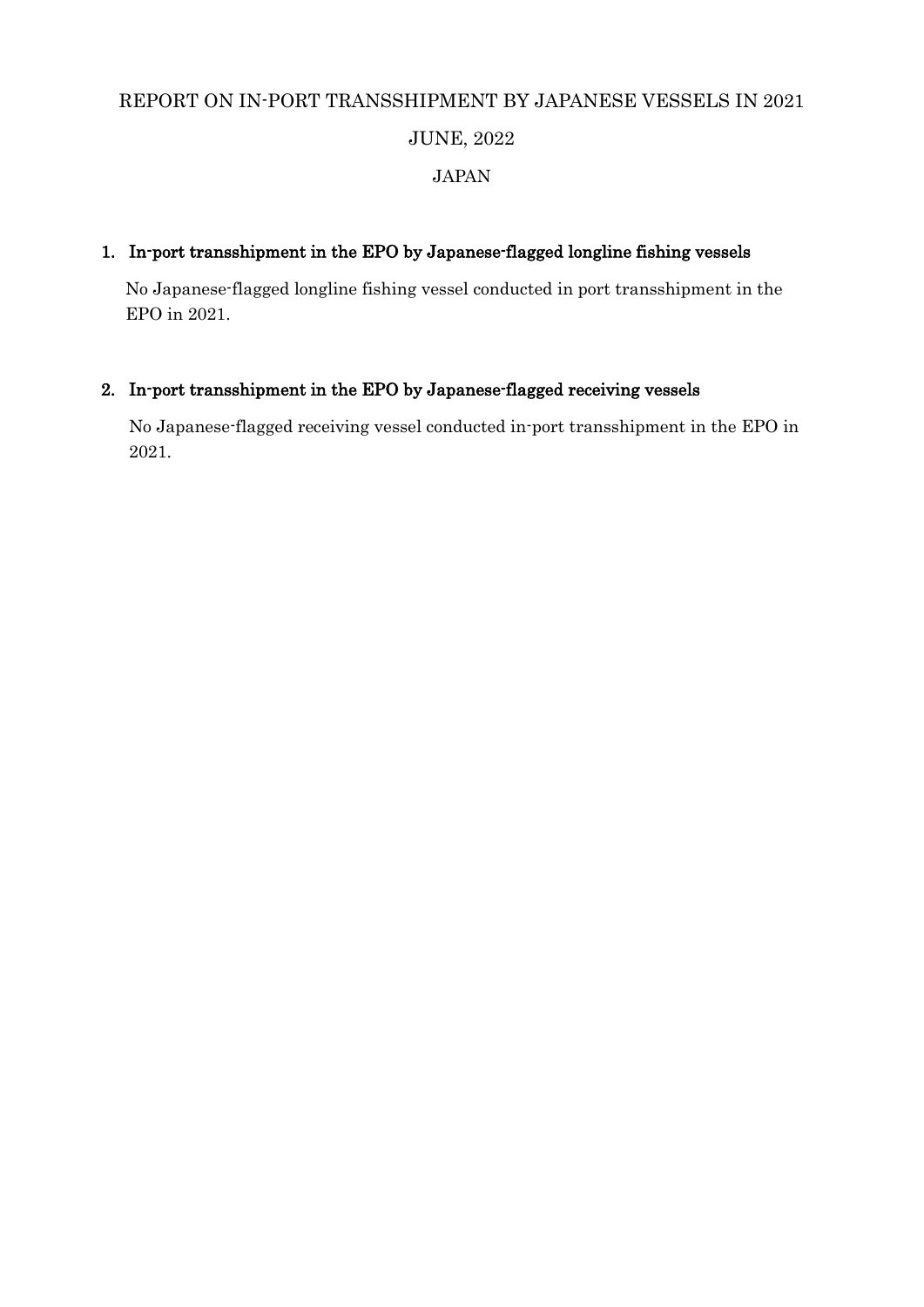# REPORT ON IN-PORT TRANSSHIPMENT BY JAPANESE VESSELS IN 2020 JUNE, 2021

# JAPAN

### 1. In-port transshipment in the EPO by Japanese-flagged longline fishing vessels

No Japanese-flagged longline fishing vessel conducted in port transshipment in the EPO in 2020.

### 2. In-port transshipment in the EPO by Japanese-flagged receiving vessels

No Japanese-flagged receiving vessel conducted in-port transshipment in the EPO in 2020.